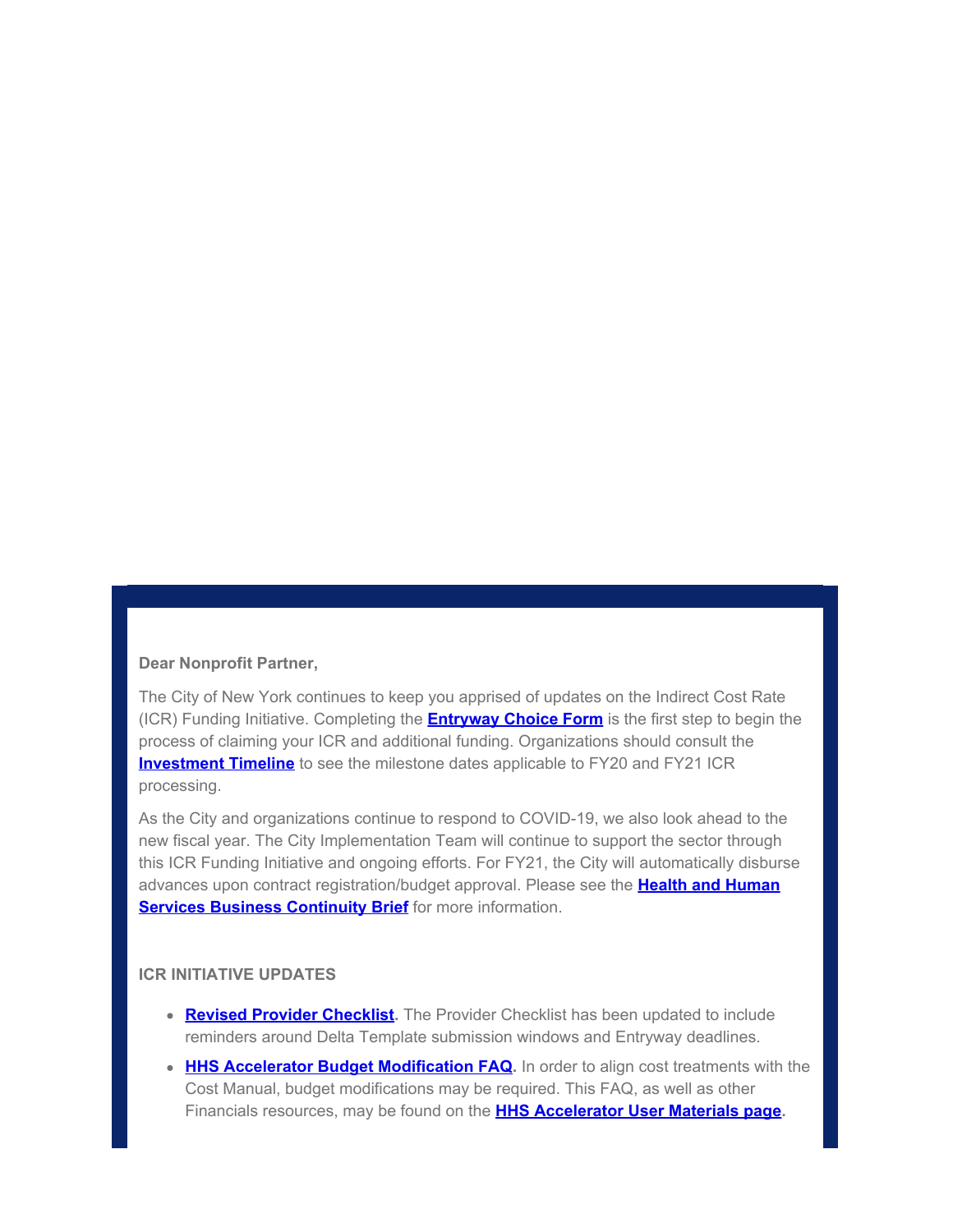## **UPCOMING ICR INITIATIVE DEADLINES**

- **10 Days Left! June 19, 2020 Entryway Selection for FY20 ICR Processing.** The recommended deadline of May 22nd has passed. Providers still seeking to claim FY20 ICR funding must submit an Entryway Choice Form by June 19, 2020 in order to receive a Delta Template that includes FY20 contracts. Entryways received after June 19th will be processed for FY21 funding.
- **June 30, 2020 Last Day for FY20 ICR Processing.** Providers must complete and upload their Delta Templates, as well as any accompanying Verification Documentation (Independent Accountant's Report or Negotiated Indirect Cost Rate Agreement), to their organization's HHS Accelerator Document Vault by June 30, 2020.

## **JULY 1ST TIMELY REGISTRATION – PROVIDER ACTION REQUIRED**

For FY21, the City will automatically disburse advances upon contract registration/budget approval.

- **Returning 250+ Budgets.** More than 250 FY21 budgets are waiting for provider action. Please complete and return them to your contracting Agency. Providers must have an approved budget and registered contract to receive an advance on July 1st.
- **Returning 190+ Contracts.** More than 190 contracts require provider e-signatures. Please sign and return contracts to agencies, along with consent to waive notary requirements, per the **[streamlined guidance](https://gcc01.safelinks.protection.outlook.com/?url=https%3A%2F%2Fwww1.nyc.gov%2Fassets%2Fdoh%2Fdownloads%2Fpdf%2Fimm%2Fcovid-letter-to-human-service-providers.pdf%3Futm_medium%3Demail%26utm_source%3Dgovdelivery&data=02%7C01%7Coluwa.small%40mocs.nyc.gov%7C2ddf7f37eab5480decf808d80ca09de3%7C32f56fc75f814e22a95b15da66513bef%7C0%7C0%7C637273233115500924&sdata=mtfsjhuJo1zEnF69h7Q4Lb9mzVC4OkyqocCbXkqLiQY%3D&reserved=0)** issued on March 20.
- **Uploading 940+ Documents.** More than 940 contracts require providers to submit supporting documentation. This documentation is required for timely FY21 registration. Please upload contract documents to your organization's HHS Accelerator Document Vault and share with your contracting Agency.
- **Returning Department of Education (DOE) Contracts.** EarlyLearn, Universal Pre-K and Learning to Work FY21 extensions require provider e-signatures and consent to waive notary requirements. Please sign and return contracts to DOE as soon as possible.

## **ICR INITIATIVE REMINDERS**

- **30-Day Submission Window for Delta Templates.** Providers must complete and upload their Delta Templates to their HHS Accelerator Document Vault **within 30 days** of receipt from the CIT to facilitate timely and accurate amendment registration. An instructional video on completing the Delta Template, as well as other support resources, can be found on the **[Indirect Implementation Webpage](https://gcc01.safelinks.protection.outlook.com/?url=https%3A%2F%2Fwww1.nyc.gov%2Fsite%2Fnonprofits%2Ffunded-providers%2Findirect-implementation.page%3Futm_medium%3Demail%26utm_source%3Dgovdelivery&data=02%7C01%7Coluwa.small%40mocs.nyc.gov%7C2ddf7f37eab5480decf808d80ca09de3%7C32f56fc75f814e22a95b15da66513bef%7C0%7C0%7C637273233115500924&sdata=eM6PMXP5d5nlIaRpu3sSCNHZ5YMjs%2BTefy%2FTS2JGmzk%3D&reserved=0).**
- **15-Day Submission Window for Delta Template Revisions.** Providers that have had their Delta Templates returned for revisions must complete pending items and upload their revised Delta Templates to their HHS Accelerator Document Vault **within 15 days** of receipt from the CIT to facilitate timely and accurate amendment registration.